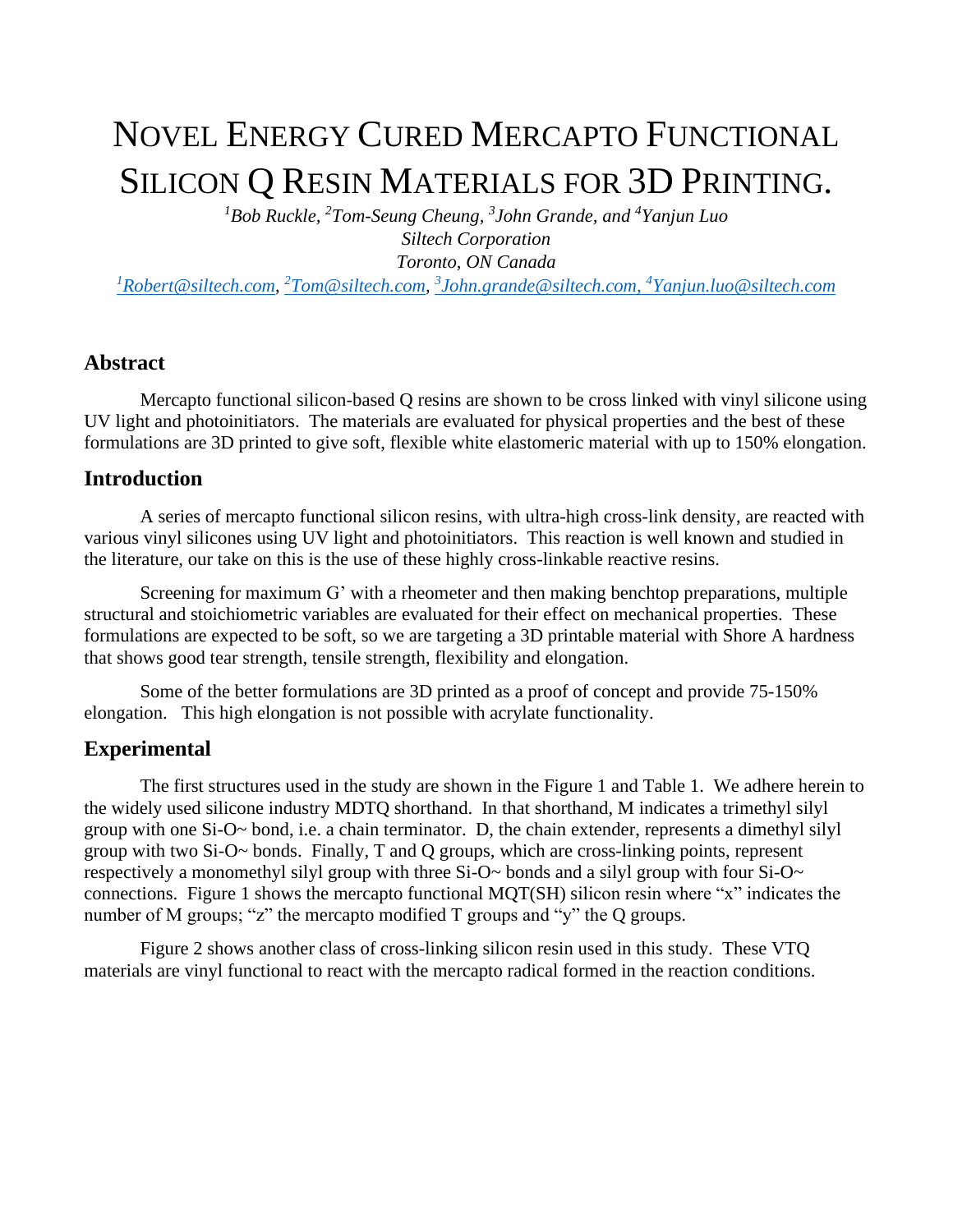



|  | Figure 1. Mercapto MQT(SH) resin |  |  |
|--|----------------------------------|--|--|
|  |                                  |  |  |

Figure 2. Vinyl functional VTQ resin

| <b>Designation</b> | Q/T<br>(y/z) | Equivalent<br>Weight             | <b>Viscosity</b><br>(cPs) | <b>Designation</b> | a/b/c/d      | *Vinyl<br>$\frac{0}{0}$ | *Viscosity<br>(cPs) |
|--------------------|--------------|----------------------------------|---------------------------|--------------------|--------------|-------------------------|---------------------|
| <b>SH 208</b>      | 0%           | 208                              | 215                       | O83T30             | 25/100/55/30 | 1.84%                   | 25,500              |
| <b>SH208-10Q</b>   | 10%          | 217                              | 530                       | O91T30             | 10/100/80/30 | 0.63%                   | 16,000              |
| <b>SH208-20Q</b>   | 20%          | 220                              | 1,350                     | O92T30             | 20/100/70/30 | 1.33%                   | 18,000              |
| <b>SH208-30Q</b>   | 30%          | 226                              | 2,325                     | Q93T30             | 30/100/60/30 | 1.88%                   | 15,000              |
| <b>SH208-40Q</b>   | 40%          | 232                              | 12,300                    | O94T30             | 40/100/50/30 | 2.49%                   | 14,000              |
| <b>SH208-50Q</b>   | 50%          | 238                              | 228,000                   | Q92T50             | 20/100/70/50 | 1.41%                   | 5,000               |
|                    |              | * measured on 1;1 blend with 65K |                           | Q92                | 20/100/70/0  | 1.07%                   | 55,000              |
|                    |              |                                  |                           | Q93                | 30/100/60/0  | 1.62%                   | <b>NA</b>           |
|                    |              |                                  |                           | Q94                | 40/100/50/0  | 2.15%                   | 65,000              |

Table 1. Mercapto Silicon Resin Structures. Table 2. Vinyl Silicon Resin Structures.

These experiments are conducted in a TA Instruments AR-G2 SN 10G4421 Rheometer with a UV reactive chamber. The geometry is set to 20 mm disposable plate and procedure set to UV fast with the thickness of 1000  $\mu$ m. The reacted volume is  $\sim$ 1 mL and the UV laser emits at 365 nm. The rheological properties including G', G'', tan (δ) and cure rate are analyzed and obtained by the TA Rheology Advantage software.

The reactions are repeated on the benchtop. Prepared by mixing a 50 gm sample using the requisite amounts into a plastic or paper cup. Stir the mixture until homogenous and pour the mixture into a 6x6 inch mold. De-gas using the Lab-line vacuum chamber at -50 kPa for 5 minutes to remove air bubbles. Finally cure the mixture with Vogue Professional UV Lamp # ND362 for 10 minutes under a nitrogen blanket.

These 6x6 inch cured sheets are cut with ASTM D624 type C shape for tear strength measurement and ASTM D412 for tensile and elongation measurement. Bluehill 2 software is used according to the manufacturer's instructions for testing.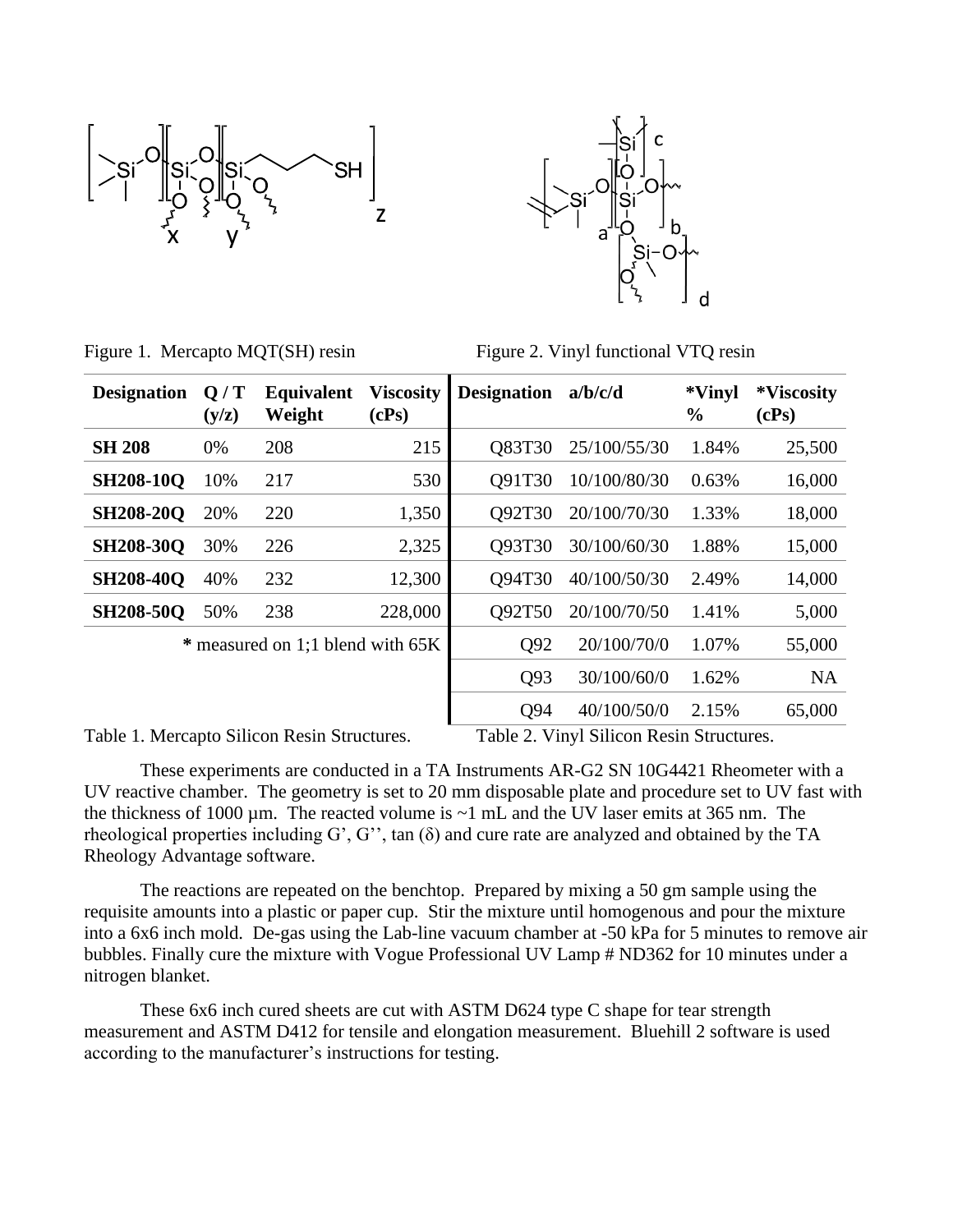The general formulation is 5-40% of the mercapto MQT resins, 15-25% of the vinyl functional VTQ resins, 50-70% di-vinyl functional 65,000 cps extender (herein referred to as 65K) and 0.6-0.7% TPO-L photoinitiator. The VTQ resins are first diluted in some of the extender for ease of handling.

Variables evaluated in these experiments includes the stoichiometry of the MQT(SH); VTQ; and 65K components. We also delve deeply into the structural parameters of each component. Specifically, the ratios of the MQT groups and the degree of reactive groups on each polymer.

The formulations were too viscous for our standard SLA type benchtop printer, so we jerryrigged an UltiMaker 2+ FMD printer. The materials were extruded using a DISCOV3RY 2.0 two-part paste extruder. The extruder, printer and the 3D CAD files and firmware that interfaces them were designed from Structur3d Printing. We modified the nozzle block to feed the paste material. This is a thermal cured printer so we attached a UV lamp to the print head to effect UV curing.

#### **Results**

In a large number of experiments reported else where<sup>i</sup> we determined the optimum SH/vinyl stoichiometry. These critical parameters are summarized in Table 3. As we bring more Q groups into the resin stoichiometry, the needed ratio of SH/vinyl for optimal reaction increases.

In the same study we showed the higher Q resin materials -40Q and -50Q were not effective and they will not be further referenced in this report.

|                        | <b>SH 208</b> | SH 208-<br>100 | SH 208-<br><b>200</b> | SH 208-<br>30 <sub>O</sub> | SH 208-<br>400 | SH 208-<br>50O |
|------------------------|---------------|----------------|-----------------------|----------------------------|----------------|----------------|
| Optimal SH/vinyl ratio | 2.33          | 2.46           | 3.05                  | 4.44                       | 6.75           | 6.85           |

Table 3: Optimized SH/vinyl ratios for SH 208 to SH 208-50Q.

Having established the optimum SH/vinyl ratio of 2.33 for the SH 208/65K/Q93T30 system, we next sought to show the effect of the Q groups directly. We repeated these experiments with the constant SH/vinyl ratio=2.33. Rheological and mechanical data are tabulated in Table 4.

| Component             | <b>SH 208</b> | <b>SH 208-100</b> | <b>SH 208-200</b> | <b>SH 208-300</b> |
|-----------------------|---------------|-------------------|-------------------|-------------------|
| SH 208 series         | 13.76%        | 14.23%            | 14.43%            | 14.75%            |
| 65K                   | 46.44%        | 46.13%            | 46.07%            | 45.91%            |
| <b>O93T30</b>         | 39.12%        | 38.96%            | 38.80%            | 38.67%            |
| TPO-L                 | $0.67\%$      | $0.67\%$          | $0.69\%$          | 0.67%             |
| <b>SH/vinyl ratio</b> | 2.33          | 2.33              | 2.34              | 2.34              |
| $\mathbf{G}'$ (Pa)    | $6.65E + 0.5$ | $6.92E + 0.5$     | $7.53E + 05$      | $4.34E + 0.5$     |
| G''(Pa)               | $4.75E + 04$  | $5.14E + 04$      | $5.42E + 04$      | $4.53E + 04$      |
| tan delta             | 0.071         | 0.074             | 0.072             | 0.104             |
| Cure rate $(Pa/s)$    |               |                   |                   |                   |
|                       | $1.62E + 05$  | $1.26E + 0.5$     | $1.28E + 0.5$     | $1.45E + 0.5$     |
| <b>Appearance</b>     | opaque white  | opaque white      | opaque white      | opaque white      |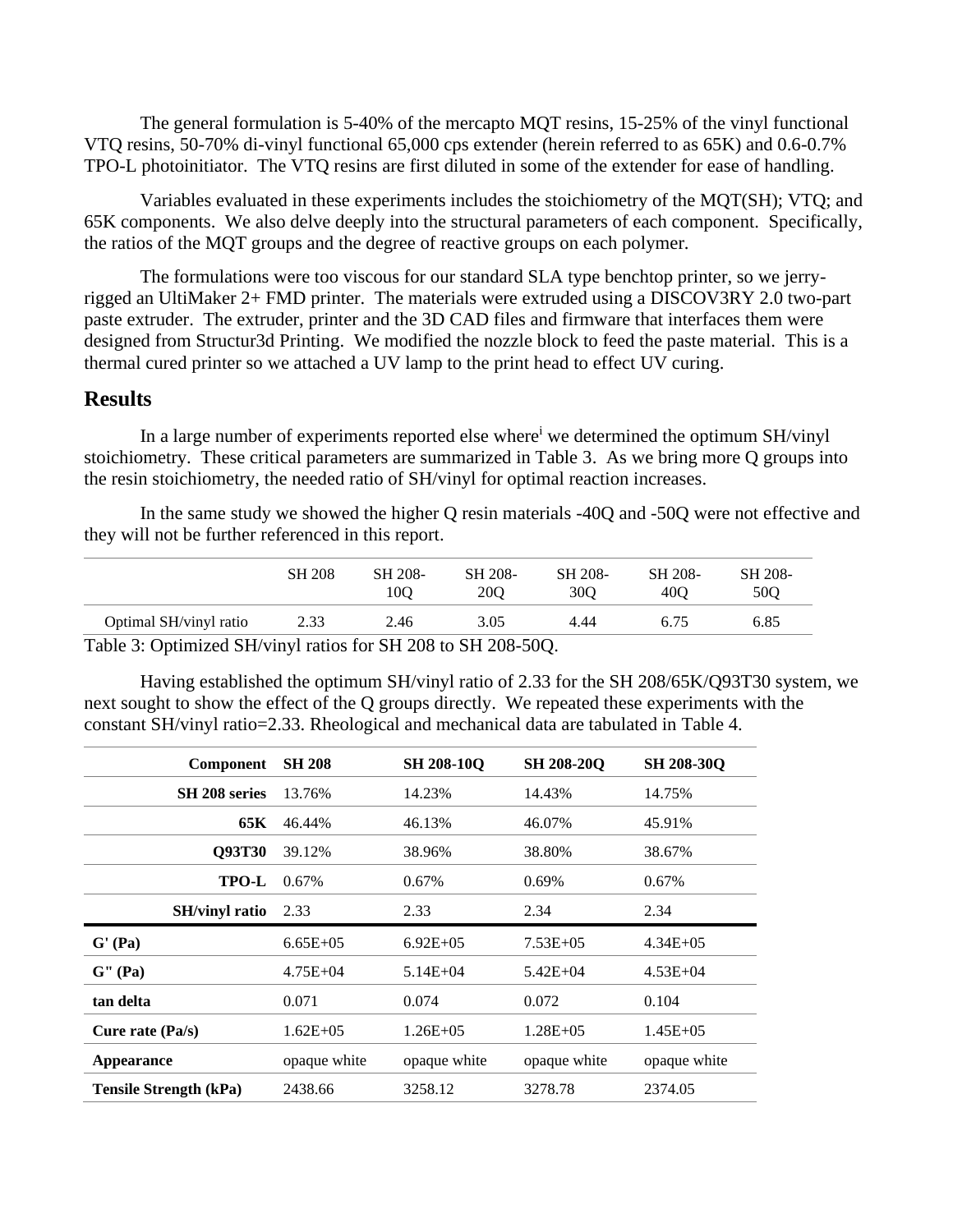| Elongation $(\% )$          | 79.18              | 84.50  | 79.65  | 68.59  |  |
|-----------------------------|--------------------|--------|--------|--------|--|
| Total Energy (J/m)          | 128.10             | 204.48 | 166.22 | 117.93 |  |
| <b>Tear Strength (N/mm)</b> | 2.78               | 3.01   | 3.59   | 3.59   |  |
| <b>Shore A Hardness</b>     | 48                 | 52     | 52     | 51     |  |
| <b>Note</b>                 | poor tear strength |        |        |        |  |

Table 4. SH/vinyl ratio set to 2.33

Cured samples prepared with SH 208-10Q and 20Q have better storage modulus, tensile strength, tear strength and Shore A hardness compared to the sample prepared with SH 208. This indicates that introducing 10% to 20% Q group into the vinyl MT resin provides improvements from the increased cross-linking.

Although SH 208-10Q and 20Q samples give reasonable tensile strength of about 3 MPa, all of the samples in shown table 4 have poor toughness. All samples break upon twisting.

Because the results reported in Table 4 suggest that SH/vinyl ratio of 2.33 may not be the optimal ratio for all of the mercapto silicon resins, a SH/vinyl ratio study is performed by adding more mercapto silicon to increase SH/vinyl ratio. Rheological and mechanical data of optimal SH/vinyl ratio and % increase data are tabulated in table 5.

|                               | <b>SH 208-10Q</b> | delta  | $-20O$        | delta  | $-30Q$        | delta.  |
|-------------------------------|-------------------|--------|---------------|--------|---------------|---------|
| <b>SH/vinyl ratio</b>         | 2.46              | 5%     | 3.05          | 30%    | 4.44          | 90%     |
| <b>Tensile Strength (kPa)</b> | 3167.24           | $-3%$  | 3006.54       | $-8%$  |               |         |
| Elongation $(\% )$            | 84.78             | 0%     | 87            | 9%     |               |         |
| <b>Total Energy (J/m)</b>     | 170.76            | $-16%$ | 172.77        | 4%     | Not Measured  |         |
| <b>Tear Strength (N/mm)</b>   | 3.2               | 6%     | 1.96          | $-45%$ |               |         |
| <b>Shore A Hardness</b>       | 50                | $-4\%$ | 49            | $-6\%$ |               |         |
| G' (Pa)                       | $7.11E + 0.5$     | 3%     | $8.43E + 0.5$ | 12%    | $7.36E + 0.5$ | 69%     |
| G'' (Pa)                      | $5.14E + 04$      | 0%     | $5.95E+04$    | 10%    | $5.97E + 04$  | 32%     |
| tan delta                     | 0.072             | $-3%$  | 0.071         | $-2\%$ | 0.081         | $-22\%$ |
| Cure rate $(Pa/s)$            | $1.79E + 0.5$     | 42%    | $2.47E + 0.5$ | 93%    | $1.51E + 0.5$ | 4%      |

Table 5. Rheological and mechanical data for SH 208-10Q to -30Q at optimal SH/vinyl ratio

Optimizing the SH/vinyl ratio did give the maximum storage moduli. Notice that the G' of the sample with  $SH/vinyl = 3.05$  increases by 12%. This shows that a greater  $SH/vinyl$  ratio is required in the MQT(SH) samples with more Q groups. In comparison to data measured at SH/vinyl=2.33, the G', G" and cure rate all increased at the optimal SH/vinyl ratio.

Tables 4-5 show that the sample toughness is not dictated by the amount of MQT(SH) in the formulation. Adjusting for optimal SH/vinyl ratio did not improve tensile strength, tear strength and Shore A hardness in SH 208-10Q and SH 208-20Q samples.

We next examine the amount of 65K. Recall that this diluent is also reactive and affects the final properties. In the following data, we add more 65K to the some of the formulations just examined and note the effect.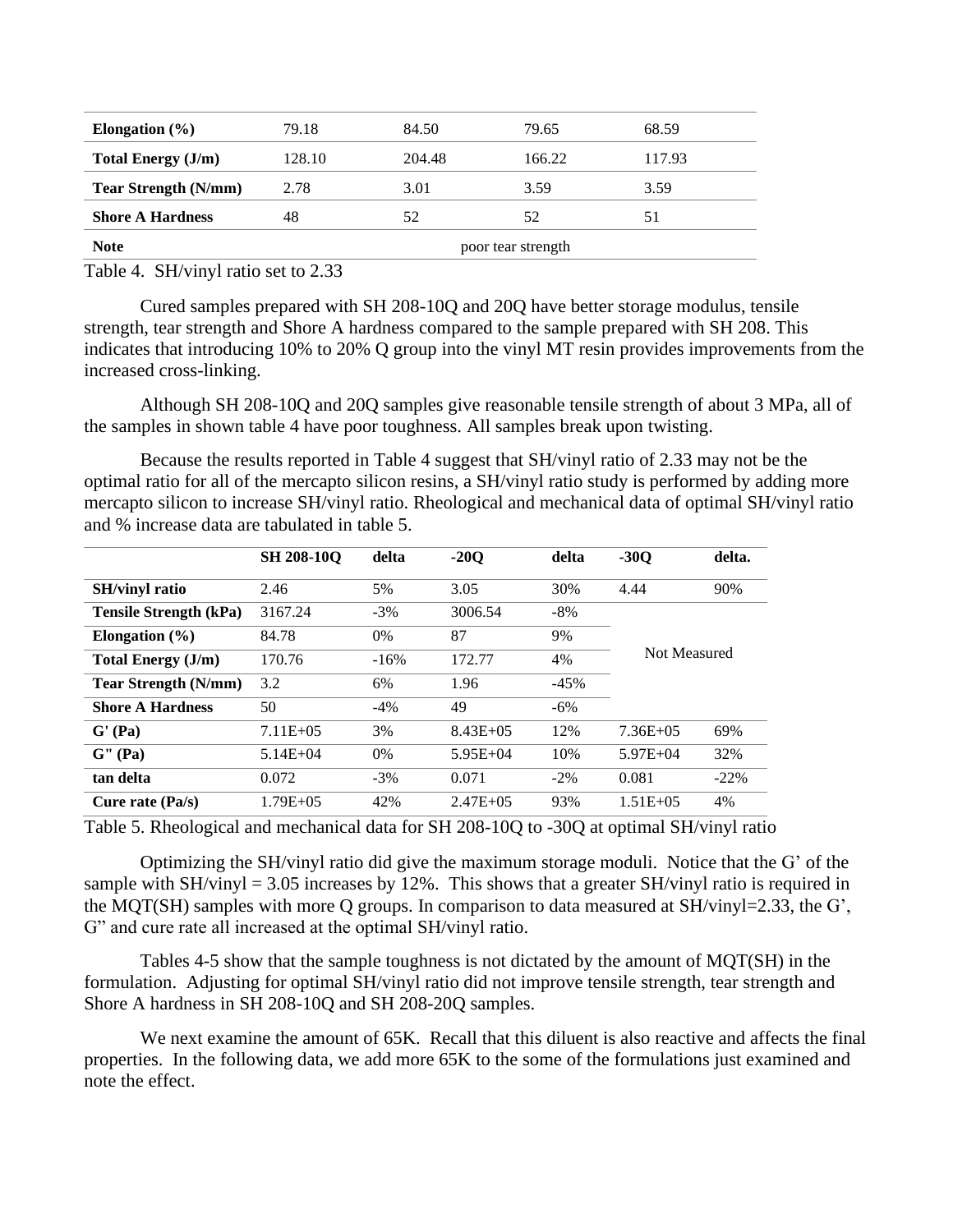| <b>Component</b>              | $-10Q$ w/ $+10\%$ 65K |        | $-200w/+5\%$ 65K |        | $-300$ w/ $+5\%$ 65K |         |
|-------------------------------|-----------------------|--------|------------------|--------|----------------------|---------|
| <b>SH 208-xQ</b>              | 12.24%                |        | 16.44%           |        | 17.96%               |         |
| 65K                           | 55.81%                |        | 49.23%           |        | 51.71%               |         |
| <b>VQ93T30/VIN65K</b>         | 31.26%                |        | 33.67%           |        | 29.84%               |         |
| <b>TPO-L</b>                  | 0.69%                 |        | 0.67%            |        | 0.49%                |         |
| <b>SH/vinyl ratio</b>         | 2.46                  |        | 3.05             |        | 3.63                 |         |
| <b>Property</b>               |                       | delta  |                  | delta  |                      | delta   |
| <b>Tensile Strength (kPa)</b> | 2495.98               | $-21%$ | 2450.47          | $-18%$ | 2898.85              | 14%     |
| Elongation $(\% )$            | 122.1                 | 44%    | 97.1             | 12%    | 130.64               | 40%     |
| <b>Total Energy (J/m)</b>     | 209.75                | 23%    | 162.97           | $-6\%$ | 283.56               | 76%     |
| <b>Tear Strength (N/mm)</b>   | 3.27                  | 2%     | 2.67             | 36%    | 3.92                 | 39%     |
| <b>Shore A Hardness</b>       | 38                    | $-24%$ | 42               | $-14%$ | 40                   | $-2\%$  |
| G' (Pa)                       | $3.62E + 05$          | $-49%$ | $5.40E + 05$     | $-36%$ | $4.70E + 05$         | $-25%$  |
| G''(Pa)                       | $2.49E + 04$          | $-52%$ | $3.76E + 04$     | $-37%$ | $3.66E + 04$         | $-26%$  |
| tan delta                     | 0.069                 | $-4\%$ | 0.07             | $-1\%$ | 0.078                | $0\%$   |
| Cure rate $(Pa/s)$            | $1.35E + 0.5$         | $-25%$ | $5.54E + 04$     | $-78%$ | $1.21E + 0.5$        | $-22\%$ |
| <b>Appearance</b>             |                       |        | more flexible    |        |                      |         |

Table 6. Impact of adding 5-10% more 65K reactive diluent

Table 6 shows that elongation, tear strength and twistability are all improved after adding 5-10 wt% more 65K. However, this does reduce hardness, tensile strength, storage modulus and cure rate. Thus, for tear strength and toughness improvement, no more than 5% linear high MW vinyl terminated siloxane (65K) can be tolerated.

Among the three samples compared, SH 208-30Q gives the highest tensile strength, elongation, total energy and tear strength after adding 5% more 65K.

Next, we examine the VTQ resin. This is the vinyl functional component that reacts with the mercapto groups. We look first at the M(V)/Q ratio. [b/a in Figure 2] Two different VTQ samples VQ83T30 and VQ93T30 are evaluated in SH 208-30Q/VTQ/VIN system for rheological and mechanical properties. VQ83T30 has a M/Q ratio of 0.8:1 and VQ93T30 has a M/Q ratio of 0.9:1. In other words, more Q groups are present in VQ83T30. Both of these are evaluated at a SH/vinyl ratio of 3.63.

| Component                     | $M/O=0.9$ | $M/O=0.8$ | $M/Q=0.8+5 wt\%$<br>65K |              |
|-------------------------------|-----------|-----------|-------------------------|--------------|
| <b>SH 208-30Q</b>             | 17.96%    | 17.60%    | 15.81%                  |              |
| 65K                           | 51.71%    | 52.09%    | 57.07%                  |              |
| <b>VOT83-30/VIN65K</b>        | $0.00\%$  | 29.80%    | 26.51%                  |              |
| <b>VO93T30/VIN65K</b>         | 29.84%    | $0.00\%$  | $0.00\%$                |              |
| <b>TPO-L</b>                  | 0.49%     | 0.51%     | 0.62%                   |              |
| <b>Property</b>               |           |           |                         | <b>Delta</b> |
| <b>SH/vinyl ratio</b>         | 3.63      | 3.63      | 3.62                    | $0\%$        |
| <b>Tensile Strength (kPa)</b> | 2898.85   | 2587.3    | 3186.03                 | $-23%$       |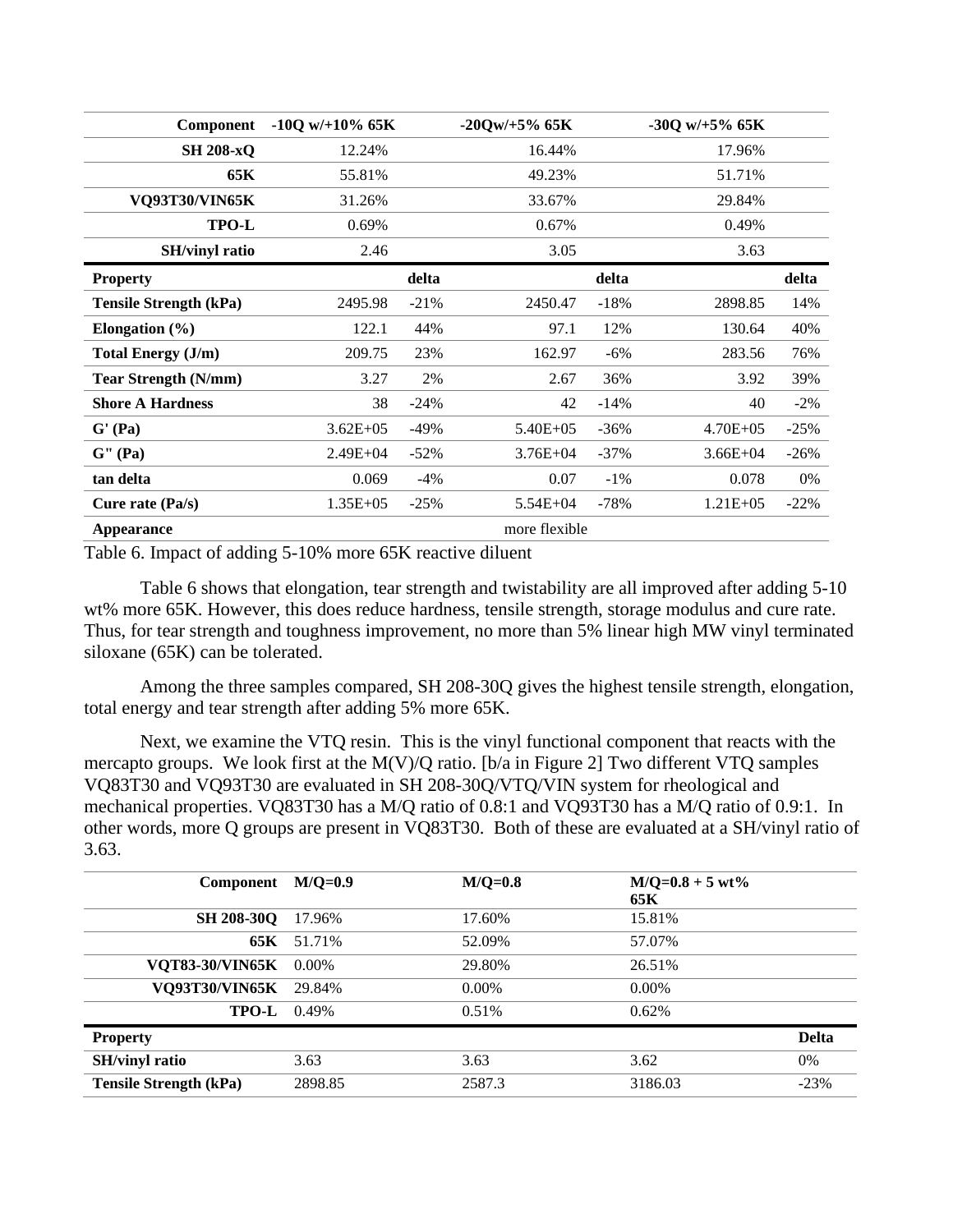| Elongation $(\% )$          | 130.64                                            | 85.5                                              | 148.51                                       | $-74%$  |
|-----------------------------|---------------------------------------------------|---------------------------------------------------|----------------------------------------------|---------|
| <b>Total Energy (J/m)</b>   | 283.56                                            | 149.77                                            | 387.83                                       | $-159%$ |
| <b>Tear Strength (N/mm)</b> | 3.92                                              | 4.32                                              | 4.63                                         | $-7\%$  |
| <b>Shore A Hardness</b>     | 40                                                | 49                                                | 42                                           | 14%     |
| G' (Pa)                     | $4.70E + 0.5$                                     | $5.97E + 0.5$                                     | $4.39E + 05$                                 | 26%     |
| G'' (Pa)                    | $3.66E + 04$                                      | $3.60E + 04$                                      | $2.82E + 04$                                 | 22%     |
| tan delta                   | 0.078                                             | 0.06                                              | 0.064                                        | $-7%$   |
| Cure rate (Pa/s)            | $1.21E + 0.5$                                     | $1.73E + 0.5$                                     | $4.04E + 04$                                 | 77%     |
| Appearance                  | very flexible, leaves no<br>marks after twisting. | very flexible, leaves no<br>marks after twisting. | very flexible, maybe<br>marks after twisting |         |

Table 7. Impact of M/Q ratio in VTQ component on 208-30Q

Table 7 suggests that VQ83T30 has greater tear strength, hardness, storage modulus and cure rate than VQ93T30. The M/Q=0.8 material gives a more crosslinked and tougher resin than M/Q=0.9. However, it also gives less tensile strength, elongation, total energy under the area in comparison to VQ93T30. Similar to the results when changes were made to the MQT(SH) component, these formulations are improved by adding 5 wt% of 65K. This is expected when adding a chain extender.

We next evaluated the vinyl content in the 65K for SH/VTQ/VIN system. We prepared two different 65K products. The difference between these two batches is vinyl contents of 0.060% and 0.078% vinyl respectively. These were evaluated using the SH 208-30Q and VQT83-30 resins.

| Component                                           | $0.060\%$ vinyl | 0.078% vinyl              |
|-----------------------------------------------------|-----------------|---------------------------|
| <b>SH 208-30Q</b>                                   | 20.84%          | 21.04%                    |
| 65K (0.060% vinyl)                                  | 42.64%          | 0.00%                     |
| 65K (0.078% vinyl)                                  | 0.00%           | 42.50%                    |
| VQT83-30/65K                                        | 35.92%          | 35.86%                    |
| TPO-L                                               | 0.61%           | 0.60%                     |
| <b>SH/vinyl ratio</b>                               | 3.63            | 3.63                      |
| <b>Tensile Strength (kPa)</b>                       | 3571.56         | 4037.85                   |
| Elongation $(\% )$                                  | 73.71           | 84.8                      |
| <b>Total Energy (J/m)</b>                           | 209.13          | 238.75                    |
| <b>Tear Strength (N/mm)</b>                         | 3.46            | 5.11                      |
| <b>Shore A Hardness</b>                             | 59              | 57                        |
| G' (Pa)                                             | $1.05E + 06$    | $1.09E + 06$              |
| $\mathbf{G}^{\prime\prime}\left(\mathbf{Pa}\right)$ | $7.46E + 04$    | $6.54E + 04$              |
| tan delta                                           | 0.071           | 0.06                      |
| Cure rate $(Pa/s)$                                  | $1.83E + 05$    | $1.76E + 05$              |
| <b>Appearance</b>                                   | tears easily    | very flexible, good twist |

Table 8. Impact of vinyl content in 65K component on 208-30Q

It is shown in Table 8 that that higher vinyl content 0.075% 65K gives better tensile strength, tear strength and twist. The sample prepared with lower vinyl (0.060%) 65K (11906018) breaks immediately upon twisting whereas the 0.075% formula withstands a good twist.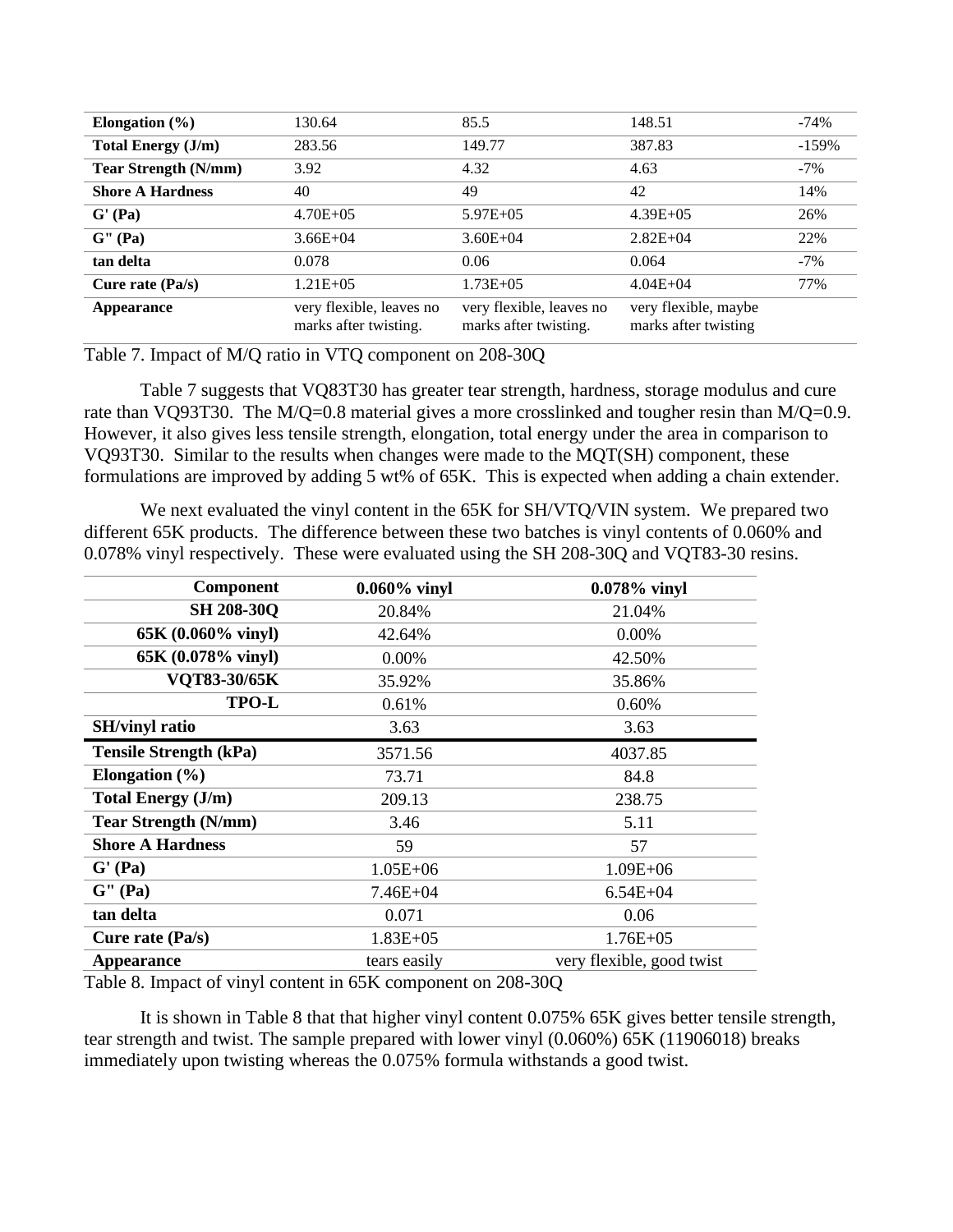Next, we examine the vinyl content in the VTQ resin. [a/c in Figure 2]. Four analogous VTQ resins based on VQxT30 with different vinyl contents are evaluated in SH/VTQ/VIN system for rheological and mechanical properties. These samples have the same amount of T group and M/Q ratio. They are designated VQ91T30 (0.63% vinyl, 16200 cps); VQ92T30 (1.33%, 18000 cps); VQ93T30 (1.88%, 14600 cps); and VQ94T30 (2.49%, 14000 cps).

| <b>Component</b>              | VTQ 0.626%<br>Vinyl | VTO 1.33%<br>Vinyl | VTO 1.88%<br>Vinyl | VTO 2.49%<br>Vinyl |
|-------------------------------|---------------------|--------------------|--------------------|--------------------|
| <b>SH 208-200</b>             | 8.12%               | 12.44%             | 14.43%             | 16.53%             |
| 65K                           | 25.87%              | 39.67%             | 46.07%             | 49.09%             |
| VQxT30                        | 65.31%              | 47.20%             | 38.80%             | 33.75%             |
| TPO-L                         | 0.71%               | 0.70%              | 0.69%              | 0.63%              |
| <b>SH/vinyl ratio</b>         | 2.35                | 2.34               | 2.34               | 2.33               |
| <b>Tensile Strength (kPa)</b> | 1924.43             | 4923.25            | 3278.78            |                    |
| Elongation $(\% )$            | 113.88              | 95.8               | 79.65              |                    |
| <b>Total Energy (J/m)</b>     | 115.58              | 248.89             | 166.22             | not measured       |
| <b>Tear Strength (N/mm)</b>   | 3.12                | 3.54               | 3.59               |                    |
| <b>Shore A Hardness</b>       | 27                  | 46                 | 52                 |                    |
| $\mathbf{G}'(\mathbf{Pa})$    | $1.63E + 05$        | $4.61E + 05$       | $7.53E + 05$       | $7.73E + 05$       |
| G'' (Pa)                      | $2.70E + 04$        | $4.67E + 04$       | $5.42E + 04$       | $4.47E + 04$       |
| tan delta                     | 0.166               | 0.101              | 0.072              | 0.058              |
| Cure rate $(Pa/s)$            | $3.57E + 04$        | $8.04E + 04$       | $1.28E + 05$       | $2.79E + 05$       |

Table 9. Impact of vinyl content in VTQ component on 208-20Q

It is observed in Table 9 that as vinyl content increases in VTQ resin, storage modulus, tear strength, hardness and cure rate increase whereas elongation decreases. This indicates as expected that higher vinyl content in the VTQ resin results in higher crosslinking.

Hardness and tensile strength data indicate that VQ91T30 is too weak because of its low vinyl functionality. Hardness and tear strength data suggest VQ93T30 is the best among these 4 VTQ samples tested. Both VQ93T30 and VQ94T30 samples give good toughness and twist.

The above formulations were evaluated with more 65K than optimum to maximize tear strength. Recall that tear strength improves as 65K extender is increased. The summary of these improved preparations is shown in Table 10 where 1.88% and 2.49% vinyl examples were improved by adjusting the SH/vinyl content.

|                               | VTQ 0.626%   | VTQ 1.33%    | VTQ 1.88%    | VTQ 2.49%    |
|-------------------------------|--------------|--------------|--------------|--------------|
| Component                     | <b>Vinyl</b> | <b>Vinyl</b> | <b>Vinyl</b> | <b>Vinyl</b> |
| <b>SH 208-200</b>             | 8.12%        | 12.44%       | 13.14%       | 13.27%       |
|                               | 65K 25.87%   | 39.67%       | 51.13%       | 59.03%       |
| VOxT30                        | 65.31%       | 47.20%       | 35.06%       | 27.12%       |
| <b>TPO-L</b> 0.71%            |              | 0.70%        | 0.68%        | 0.59%        |
| <b>SH/vinyl ratio</b>         | 2.35         | 2.34         | 2.34         | 2.29         |
| <b>Tensile Strength (kPa)</b> | 1924.43      | 4923.25      | 3594.64      | 2861.09      |
| Elongation $(\% )$            | 113.88       | 95.8         | 108.63       | 128.49       |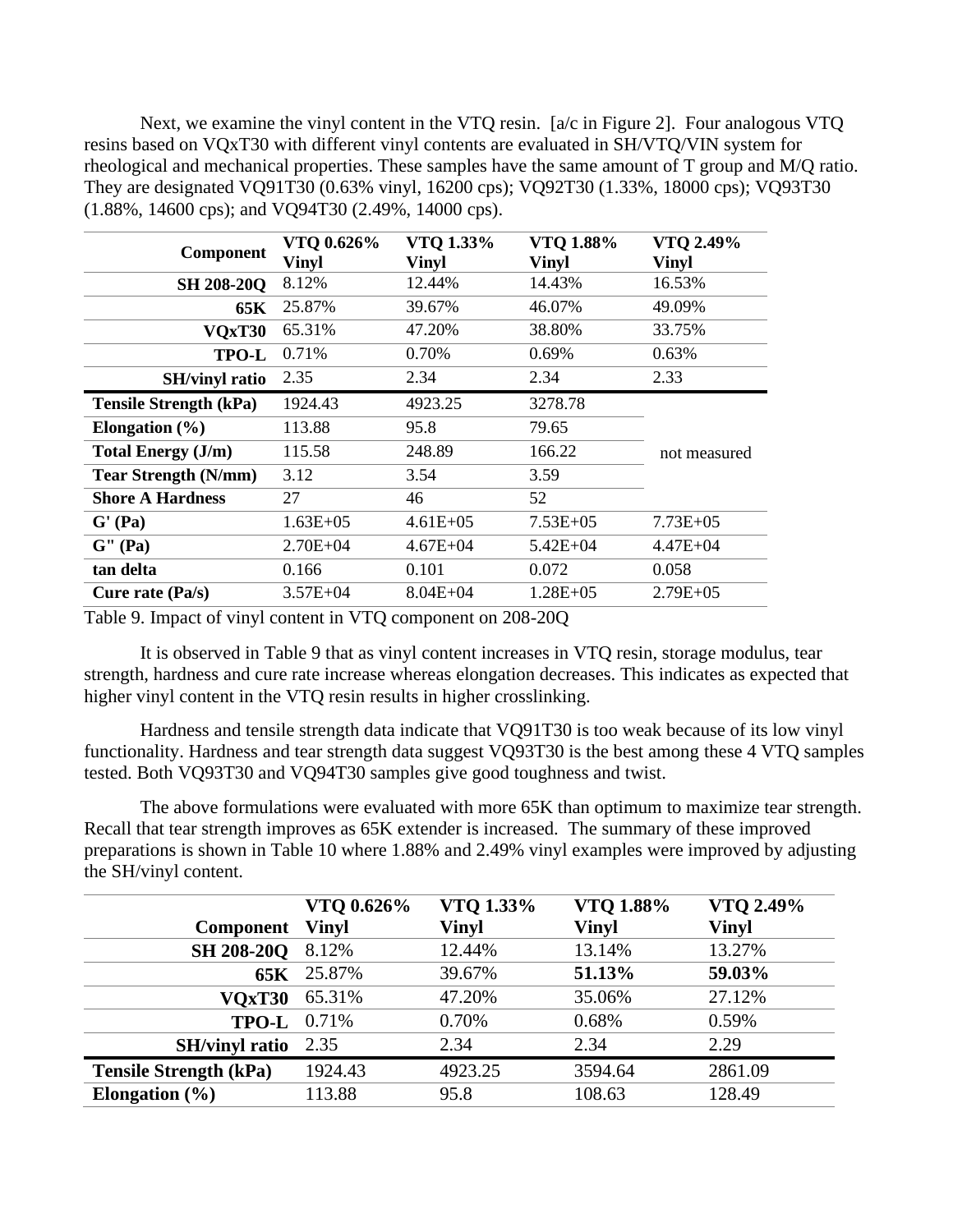| <b>Total Energy (J/m)</b>   | 115.58       | 248.89         | 288.86         | 301.43         |
|-----------------------------|--------------|----------------|----------------|----------------|
| <b>Tear Strength (N/mm)</b> | 3.12         | 3.54           | 5.26           | 4.54           |
| <b>Shore A Hardness</b>     | 27           | 46             | 48             | 45             |
| G' (Pa)                     | $1.63E + 05$ | $4.61E + 05$   | $4.83E + 05$   | $5.11E + 05$   |
| G'' (Pa)                    | $2.70E + 04$ | $4.67E + 04$   | $3.65E + 04$   | $3.00E + 04$   |
| tan delta                   | 0.166        | 0.101          | 0.076          | 0.059          |
| Cure rate $(Pa/s)$          | $3.57E + 04$ | $8.04E + 04$   | $8.33E + 04$   | $2.30E + 05$   |
| Appearance                  | soft         | firm with okay | firm with good | firm with okay |
|                             |              | tear           | tear           | tear           |

Table 10. Impact of vinyl content in VTQ component on SH208-20Q – maximal tear strength

The effect of the amount of T groups in VTQ resin is also studied in SH/VTQ/VIN system for better tear strength and toughness. These three samples have the same vinyl content in VQ but different amounts of T/Q groups from 0 to 50%. [z/y in Figure 1]

|                                   |                           |                                       | <b>VQ92T30</b>          | <b>VQ92T50</b>               |
|-----------------------------------|---------------------------|---------------------------------------|-------------------------|------------------------------|
| Component                         | <b>VQ92T0</b>             | <b>VQ92T30</b>                        | $+5\%$ xs 65K           | $+5\%$ xs 65K                |
| <b>SH 208-20Q</b>                 | 10.15%                    | 12.44%                                | 11.25%                  | 11.56%                       |
| 65K                               | 41.09%                    | 39.67%                                | 45.40%                  | 46.52%                       |
| VQ92Tx                            | 48.07%                    | 47.20%                                | 42.71%                  | 41.24%                       |
| TPO-L                             | 0.70%                     | 0.70%                                 | 0.63%                   | 0.68%                        |
| <b>SH/vinyl ratio</b>             | 2.32                      | 2.34                                  | 2.32                    | 2.33                         |
| <b>Tensile</b><br>Strength (kPa)  | 5524.11                   | 4923.25                               | 4293.6                  | 2816.47                      |
| Elongation $(\% )$                | 87                        | 95.8                                  | 111.49                  | 105.43                       |
| <b>Total Energy</b><br>J/m        | 284.75                    | 248.89                                | 288.53                  | 163.51                       |
| <b>Tear Strength</b><br>(N/mm)    | 4.9                       | 3.54                                  | 3.46                    | 3.17                         |
| <b>Shore A</b><br><b>Hardness</b> | 58                        | 46                                    | 44                      | 31                           |
| $\mathbf{G}'(\mathbf{Pa})$        | $9.14E + 05$              | $4.61E + 05$                          | $4.25E + 05$            | $2.22E + 05$                 |
| $\mathbf{G}$ " (Pa)               | 7.28E+04                  | $4.67E + 04$                          | $3.56E + 04$            | $1.68E + 04$                 |
| tan delta                         | 0.08                      | 0.101                                 | 0.084                   | 0.076                        |
| Cure rate (Pa/s)                  | $3.19E + 05$              | $8.04E + 04$                          | $1.06E + 05$            | $5.27E + 04$                 |
| <b>Appearance</b>                 | Tough. Can<br>be twisted. | Firm, can be twisted<br>without break | Break after<br>twisting | Soft, break<br>upon twisting |

Table 11. Impact of T group in VTQ component on SH208-20Q.

Table 11 shows that the VTQ resin with zero T [d=0 Figure 2] groups gives the best rheological and mechanical properties. This is a tough material with excellent tear strength at 4.9 N/mm, fast cure rate and moderate hardness. The other samples also indicate that introducing T group to the VQ resin lowers both mechanical and rheological properties. This is likely again a steric hindrance effect.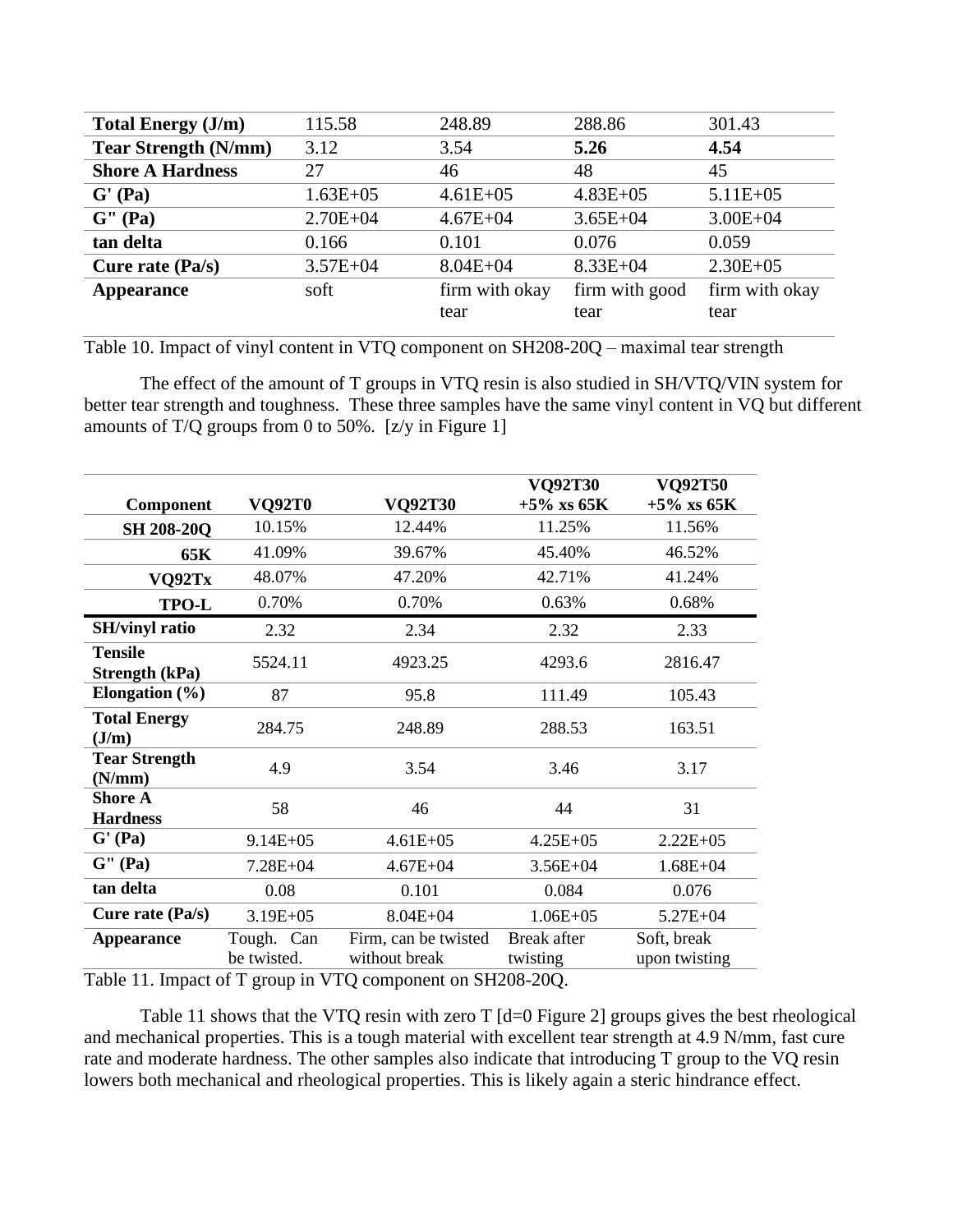However, T groups are useful as an aid for viscous material, because including T groups in the VTQ resin lowers the viscosity.

Next, we evaluate the effect of vinyl content in VQ resin without T groups. We prepare three VQ resins which the same M/Q ratio and with slightly different ratios of V/Q. VQ92(1.07% vinyl); VQ93(1.62% vinyl); VQ94 (2.15% vinyl). Reaction with SH208-30Q is the basis for the evaluation.

| <b>Component</b>                                    | $1.07\%$ vinyl            | $1.62\%$ vinyl | $2.15\%$ vinyl |
|-----------------------------------------------------|---------------------------|----------------|----------------|
| <b>SH 208-30Q</b>                                   | 10.56%                    | 14.88%         | 18.54%         |
| 65K                                                 | 54.86%                    | 52.33%         | 49.97%         |
| <b>VQx</b>                                          | 33.82%                    | 32.02%         | 30.74%         |
| <b>TPO-L</b>                                        | 0.76%                     | 0.77%          | 0.75%          |
| <b>SH/vinyl ratio</b>                               | 3.21                      | 3.23           | 3.21           |
| <b>Tensile Strength</b>                             | 3957.38                   | 1642.08        | 2907.32        |
| (kPa)                                               |                           |                |                |
| Elongation $(\% )$                                  | 156.51                    | 65.09          | 75.2           |
| <b>Total Energy (J/m)</b>                           | 550.25                    | 79.41          | 185.8          |
| <b>Tear Strength</b>                                | 6.95                      | 3.8            | 4.84           |
| (N/mm)                                              |                           |                |                |
| <b>Shore A Hardness</b>                             | 44                        | 50             | 56             |
| G' (Pa)                                             | $4.71E + 05$              | $7.20E + 05$   | $1.26E + 06$   |
| $\mathbf{G}^{\prime\prime}\left(\mathbf{Pa}\right)$ | $3.47E + 04$              | $4.35E + 04$   | $6.90E + 04$   |
| tan delta                                           | 0.074                     | 0.06           | 0.055          |
| Cure rate $(Pa/s)$                                  | $1.21E + 05$              | $1.70E + 05$   | $1.84E + 0.5$  |
| <b>Appearance</b>                                   | Very tough material, very | breaks upon    | breaks upon    |
|                                                     | flexible, white opaque    | twisting       | twisting       |

Table 12. Impact of vinyl content in VQ component on SH208-30Q

Table 12 shows that Silmer VQ92 (1.07% vinyl) gives the best tear strength, 6.95 N/mm, among all samples tested in this project. This formulation also has the best elongation in the study, good tensile strength and suitable hardness for 3D UV printing.

It is also observed that higher vinyl content in VQ gives greater hardness, storage modulus and cure rate.

We 3D printed the VQ92 (1.07% vinyl) formulation show in the first column of table 12. The materials were white, opaque with good mechanical properties. Additional formulations from which we printed additives are shown in table 13.

| <b>Component</b>                  | <b>YL2-153A</b> | <b>YL2-153B</b> |
|-----------------------------------|-----------------|-----------------|
| <b>Proprietary MQT(SH) resins</b> | 21.47%          | 15.05%          |
| 65K                               | 42.30%          | 45.75%          |
| <b>VQT83-30</b>                   | 35.64%          | 38.55%          |
| TPO-L                             | 0.59%           | 0.64%           |
| <b>SH/vinyl</b>                   | 3.63            | 3.63            |
| <b>Tensile Strength (kPa)</b>     | 3,495.98        | 2,303.68        |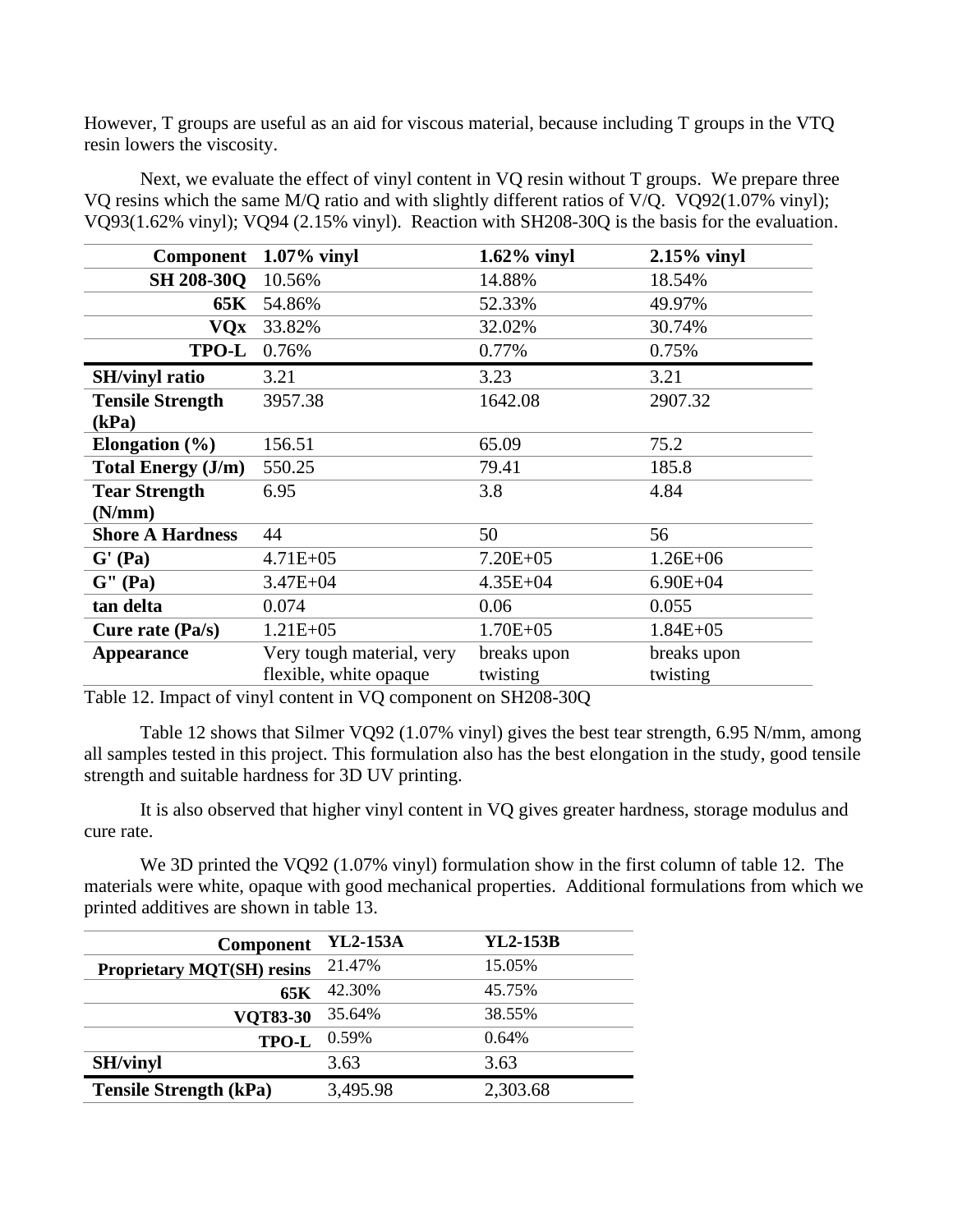| Elongation $(\% )$          | 99.07        | 55.87        |
|-----------------------------|--------------|--------------|
| <b>Total Energy (J/m)</b>   | 262.95       | 104.34       |
| <b>Tear Strength (N/mm)</b> | 6.81         | 5.33         |
| <b>Shore A Hardness</b>     | 55.00        | 53.00        |
| G' (Pa)                     | $6.41E + 05$ | $1.20E + 06$ |
| G'' (Pa)                    | $1.14E + 05$ | $5.23E + 04$ |
| tan delta                   | 0.18         | 0.04         |
| Cure rate $(Pa/s)$          | $8.65E + 04$ | $2.87E + 05$ |

Table 13: formulations that were 3D printed.



Figure 3: YL2-153B formulation being 3D printed with hand held UV light.



Figure 4: final additive pieces.